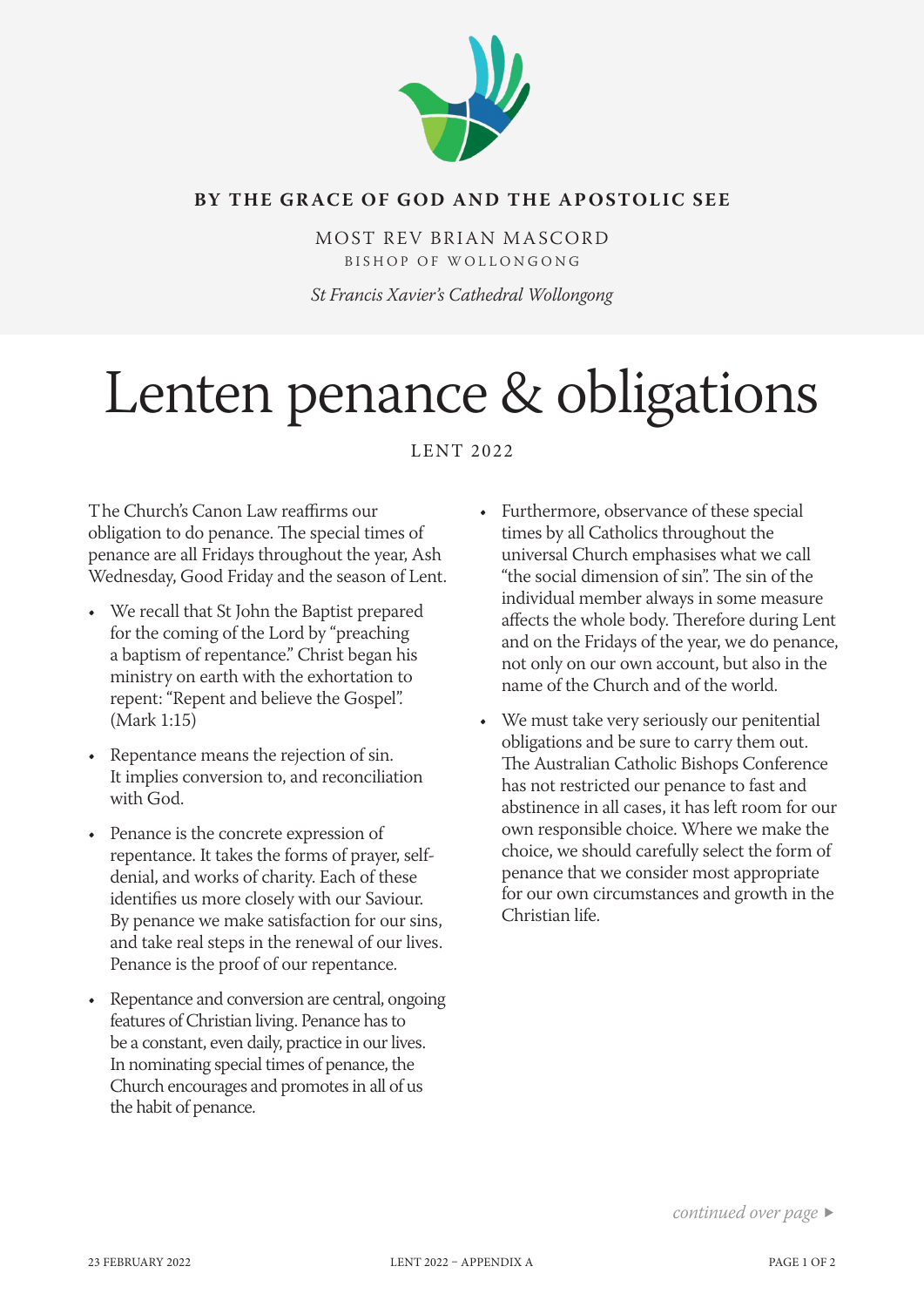### **Paschal Precept**

Each of the faithful is obliged to receive Holy Communion at least once a year. This is to be done between Ash Wednesday (2 March 2022) and Trinity Sunday (12 June 2022) unless for a good reason it is done at another time during the year.

All the faithful are obliged to confess their grave sins at least once a year.

#### **Days of Penance**

| AGE       | <b>OBLIGATION</b>                                                             |
|-----------|-------------------------------------------------------------------------------|
| Under 14  | No abstaining or<br>fasting obliged.                                          |
| $14 - 17$ | Abstain from meat on Ash<br>Wednesday and Good Friday.<br>No fasting obliged. |
| $18 - 59$ | Abstain from meat on Ash<br>Wednesday and Good Friday.<br>Fasting obliged.    |
| 60+       | No abstaining or<br>fasting obliged, while<br>maintaining the spirit of Lent. |

### **On all other Fridays of the year the law of the common practice of penance is fulfilled by performing any one of the following:**

- **a) Prayer** for example, Mass attendance; family prayer; a visit to a church or chapel; reading the Bible; making the Stations of the Cross; praying the Rosary.
- **b) Self-denial** for example, not eating meat; not eating sweets or dessert; giving up entertainment to spend time with the family; limiting food and drink so as to give to the poor of one's own country (eg, Project Compassion).
- **c) Helping others** for example, special attention to someone who is poor, physically or mentally ill, elderly, lonely, bereaved, depressed, addicted or overburdened.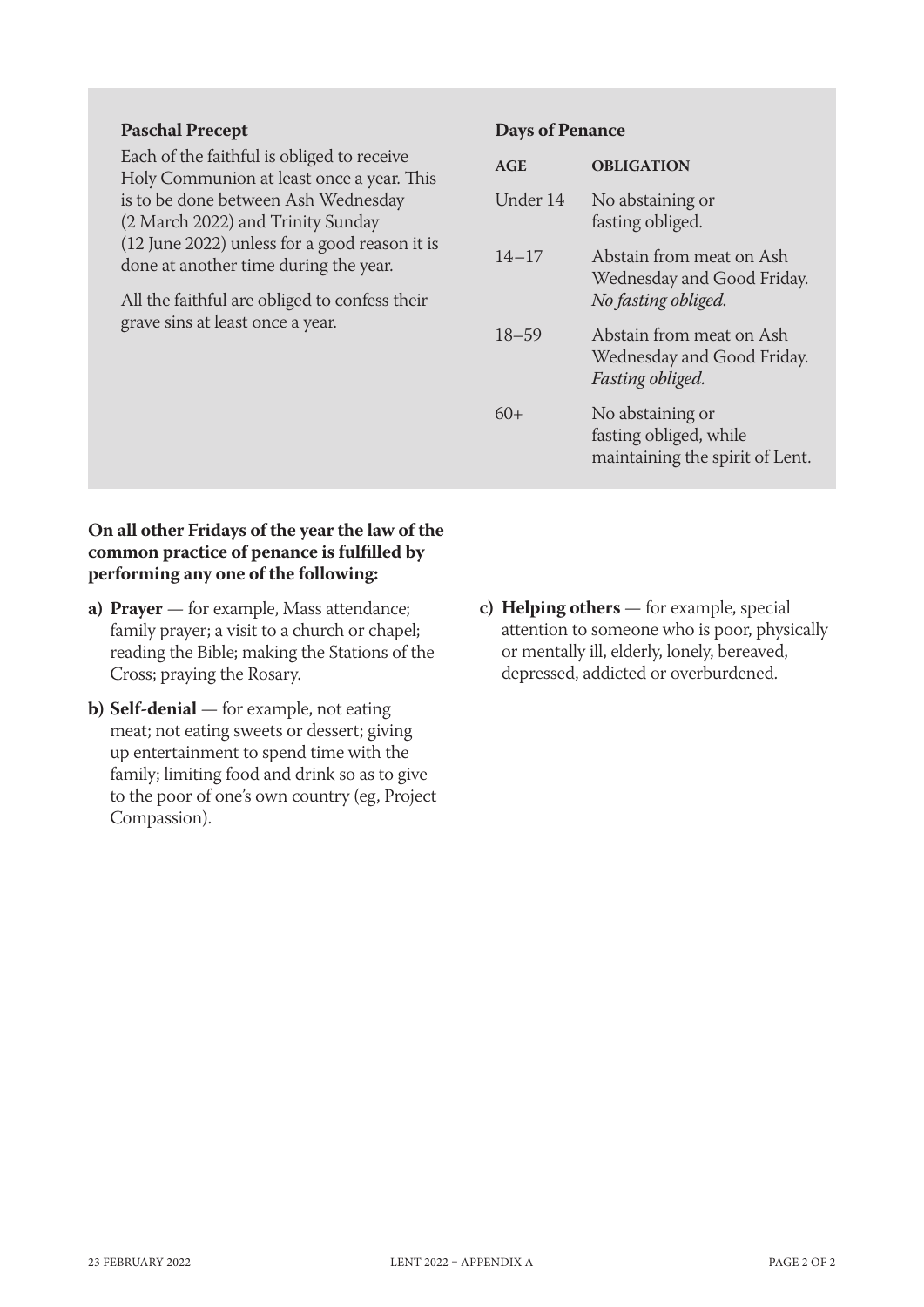

# What is doing penance all about?

LENT 2022

St John the Baptist prepared for the coming of the Lord by "preaching a baptism of repentance". Jesus Christ began his ministry on earth calling on people to repent: "Repent and believe the Gospel" (Mark 1:15).

Repentance means we reject sin, so as to turn back to the Lord. We seek reconciliation with God and with the Church community. We can have the assurance of forgiveness through the Sacrament of Reconciliation.

Doing penance by prayer, fasting (self-denial) and almsgiving (works of charity), is the concrete way we express our repentance and identify more closely with Jesus our Saviour. By doing penance we make satisfaction for our sins and take real steps in the renewal of our lives. To deny ourselves some legitimate pleasures can help train us to be able to say "no" to temptation and sin. Doing penance is proof of our repentance.

Because of original sin, our human nature is weak and inclined to sin. So repentance and conversion need to be central, ongoing features of living as followers of Jesus.

Penance, self-denial and self-control need to be part of our lives, not only for our own sake, but also for the sake of those who have to live with us, for the common good. In nominating special times of penance (all Fridays throughout the year and the season of Lent), the Church encourages and promotes in all of us the habit of penance.

Furthermore, observing these special times of penance by all members of the Church throughout the world, emphasises "the social dimension of sin". The sin of the individual member always in some measure affects the whole body of the Church. Therefore during Lent and on the Fridays of the year, we do penance, not only on our own account, but also in the name of the Church and of the world.

Taking seriously our penitential obligations, we ought to carefully select the form of penance that we consider most appropriate for our own circumstances and for our own growth in the Christian life.

### **Days of Penance**

| AGE       | <b>OBLIGATION</b>                                                             |
|-----------|-------------------------------------------------------------------------------|
| Under 14  | No abstaining or<br>fasting obliged.                                          |
| $14 - 17$ | Abstain from meat on Ash<br>Wednesday and Good Friday.<br>No fasting obliged. |
| $18 - 59$ | Abstain from meat on Ash<br>Wednesday and Good Friday.<br>Fasting obliged.    |
| 60+       | No abstaining or<br>fasting obliged, while<br>maintaining the spirit of Lent. |

• Pastors, teachers, parents are to ensure that even those who, by reason of their age, are not bound by the law of fasting and abstinence from meat, are taught the true meaning of penance.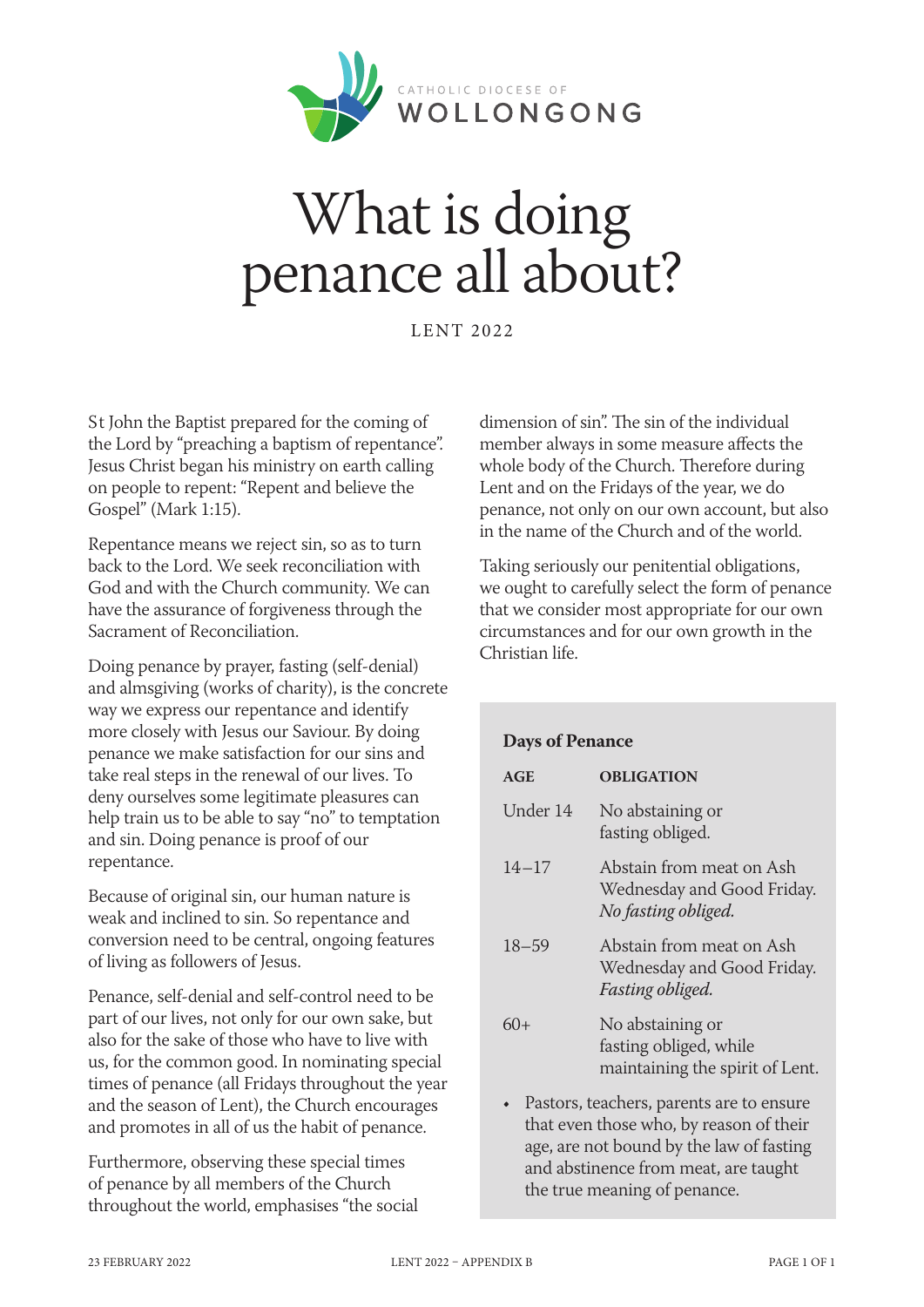# Directory on Popular Piety and the Liturgy: *Principles and Guidelines*

CONGREGATION FOR DIVINE WORSHIP AND THE DISCIPLINE OF THE SACRAMENTS

© 2002 Libreria Editrice Vaticana

## **LENT**

124. Lent precedes and prepares for Easter. It is a time to hear the Word of God, to convert, to prepare for and remember Baptism, to be reconciled with God and one's neighbour, and of more frequent recourse to the "arms of Christian penance"(134): prayer, fasting and good works (cf. Mt 6, 1-6.16-18).

Popular piety does not easily perceive the mystical aspect of Lent and does not emphasize any of its great themes or values, such a relationship between "the sacrament of forty days" and "the sacraments of Christian initiation", nor the mystery of the "exodus" which is always present in the lenten journey. Popular piety concentrates on the mysteries of Christ's humanity, and during Lent the faithful pay close attention to the Passion and Death of Our Lord.

125. In the Roman Rite, the beginning of the forty days of penance is marked with the austere symbol of ashes which are used in the Liturgy of Ash Wednesday. The use of ashes is a survival from an ancient rite according to which converted sinners submitted themselves to canonical penance. The act of putting on ashes symbolizes fragility and mortality, and the need to be redeemed by the mercy of God. Far from being a merely external act, the Church has retained the use of ashes to symbolize that attitude of internal penance to which all the baptized are called during Lent. The faithful who come to receive ashes should be assisted in perceiving the implicit internal significance of this act, which disposes them towards conversion and renewed Easter commitment.

Notwithstanding the secularisation of contemporary society, the Christian faithful, during Lent, are clearly conscious of the need to turn the mind towards those realities which really count, which require Gospel commitment and integrity of life which, through self denial of those things which are superfluous, are translated into good works and solidarity with the poor and needy.

Those of the faithful who infrequently attend the sacraments of Penance and the Holy Eucharist should be aware of the long ecclesial tradition associating the precept of confessing grave sins and receive Holy Communion at least once during the lenten season, or preferably during Eastertide(135).

126. The existing divergence between the liturgical idea of Lent and the outlook of popular piety need not prevent an effective interaction between Liturgy and popular piety during the forty days of Lent.

An example of such interaction is to be seen in fact that popular piety often encourages particular observances on certain days, or special devotional exercises, or apostolic or charitable works which are foreseen and recommended by the lenten Liturgy. The practice of fasting, characteristic of the lenten season since antiquity, is an "exercise" which frees the faithful from earthly concerns so as to discover the life that comes from above: "Man does not live on bread alone, but on every word that comes from the mouth of God" (cf. Dt 8,3; Mt 4, 4; Lk 4,4; antiphon for the first Sunday of Lent).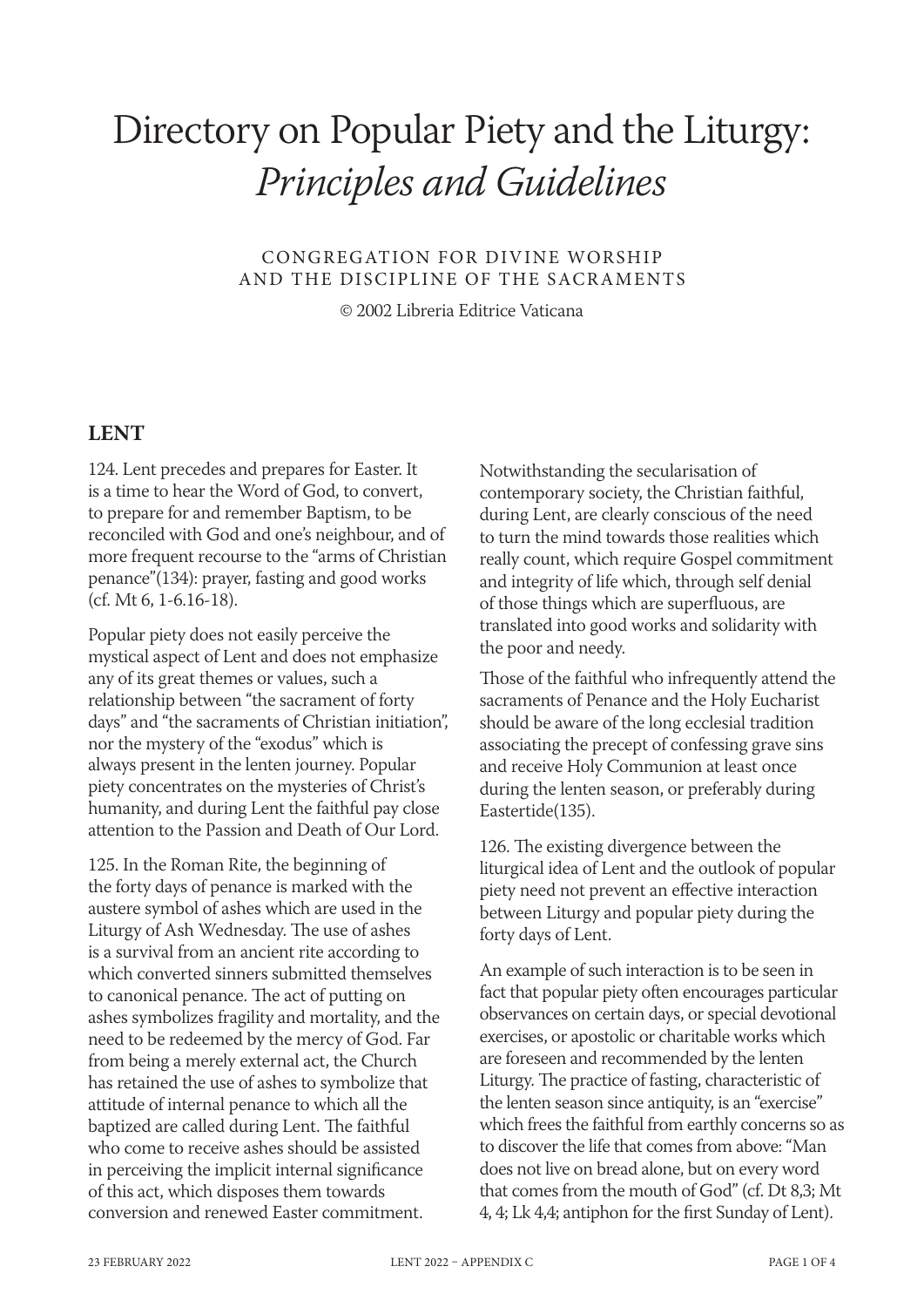### *Veneration of the Crucified Christ*

127. The journey of Lent ends with the Easter Triduum, initiated by the celebration of the *Coena Domini* Mass. During the Triduum, Good Friday which is dedicated to the celebration of the Lord's Passion, is eminently suited for the "Adoration of the Holy Cross".

Popular piety tends to anticipate the cultic veneration of the Cross. Throughout Lent, every Friday is observed, since very ancient times, as a commemoration of the Lord's Passion and the faithful easily direct their devotions towards the mystery of the Cross.

They contemplate the crucified Saviour, they sense more easily the great suffering which Jesus, the Holy and Innocent One, suffered for the salvation of mankind. They understand his love and the effectiveness of his redemptive sacrifice.

128. The various and numerous devotions to the crucified Christ acquire a special significance in those churches dedicated to the mystery of the Cross or where authentic relics of the true cross are venerated. The "invention of the Cross" in the early fourth century, and the subsequent diffusion throughout the Church of particles of the true Cross, gave notable impulse to devotion to the Cross.

Devotions to the crucified Christ contain many elements usually found in popular piety: hymns and prayers, acts such as the unveiling and kissing of the Cross, processions and blessing with the Cross. These can lead to the development of pious exercises often containing many valuable formal and material elements.

Devotion to the Cross, however, sometimes requires a certain enlightenment. The faithful should be taught to place the Cross in its essential reference to the Resurrection of Christ: the Cross, the empty tomb, the Death and Resurrection of Christ are indispensable in the Gospel narrative of God's salvific plan. In the Christian faith, the Cross is an expression of the triumph of Christ over the powers of darkness. Hence, it is adorned with precious stones and is a sign of blessing when made upon one's self, or on others or on objects.

129. The Gospel texts of the Passion are especially detailed. Coupled with a tendency in popular piety to isolate specific moments of the narrative, this has induced the faithful to turn their attention to specific aspects of the Passion of Christ, making of them specific devotions: devotion to the "Ecce Homo", Christ despised, "crowned with thorns and clothed in a purple cloak" (John 19, 5), and shown to the multitude by Pilate; devotion to the five sacred wounds of Christ, especially to the side of Christ from which flowed blood and water for the salvation of mankind (John 19, 34); devotion to the instruments of the Passion, the pillar at which Christ was scourged, the steps of the Praetorium, the crown of thorns, the nails, the lance that pierced Him; devotion to the Holy Shroud.

Such expressions of piety, often promoted by persons of great sanctity, are legitimate. However, in order to avoid excessive fragmentation in contemplation of the mystery of the Cross, it is always useful to emphasise the whole event of the Passion, as is the case in biblical and patristictradition.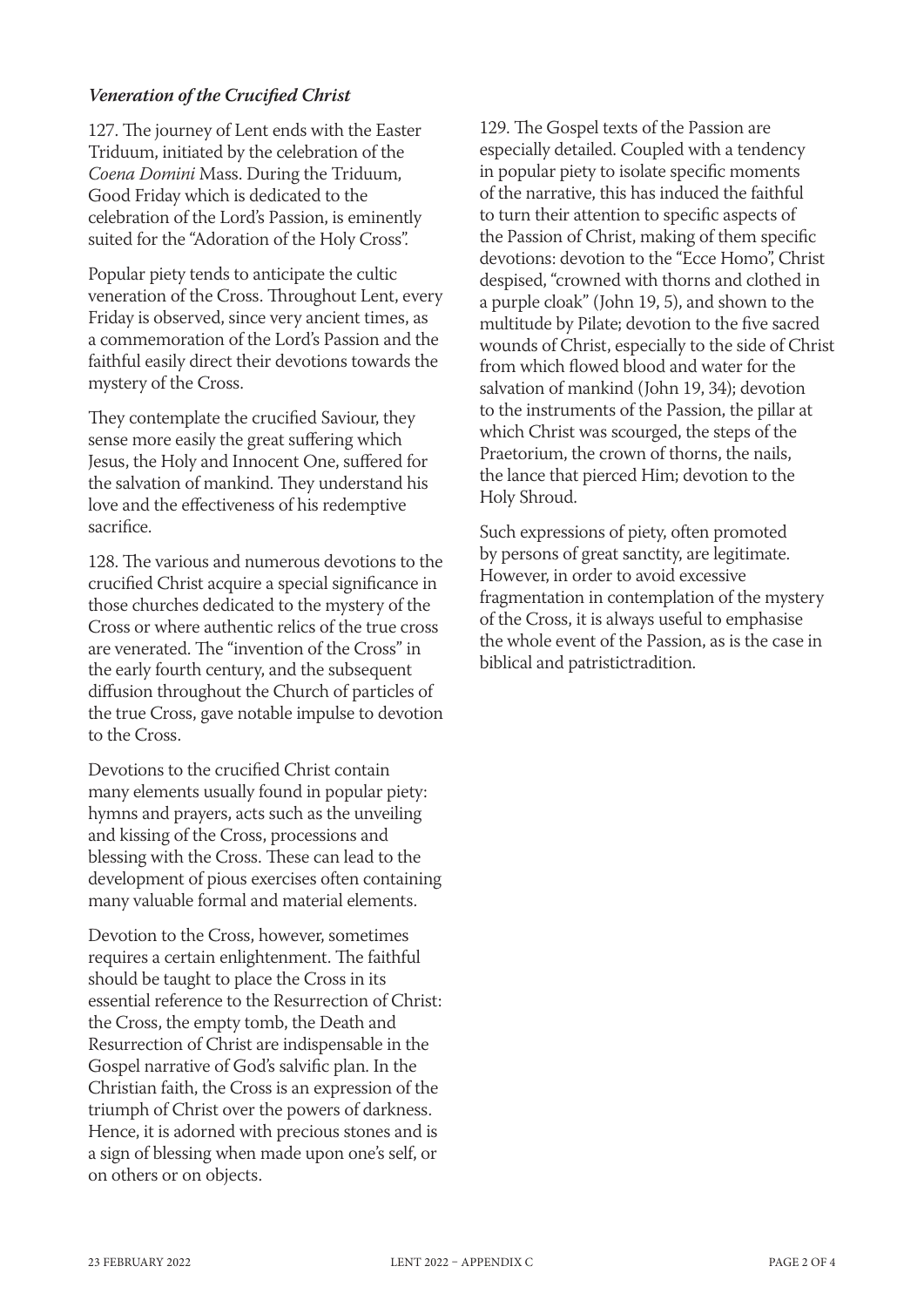### *Reading of the Lord's Passion*

130. The Church exhorts the faithful to frequent personal and community reading of the Word of God. Undoubtedly, the account of the Lord's Passion is among the most important pastoral passages in the New Testament. Hence, for the Christian in his last agony, the *Ordo untionis informorum eorumque pastoralis curae* suggests the reading of the Lord's Passion either in its entirety, or at least some pericopes fromit (136).

During Lent, especially on Wednesdays and Fridays, love for our Crucified Saviour should move the Christian community to read the account of the Lord's Passion. Such reading, which is doctrinally significant, attracts the attention of the faithful because of its content and because of its narrative form, and inspires true devotion: repentance for sins, since the faithful see that Christ died for the sins of the entire human race, including their own; compassion and solidarity for the Innocent who was unjustly condemned; gratitude for the infinite love of Jesus for all the brethren, which was shown by Jesus, the first born Son, in his Passion; commitment to imitating his example of meekness, patience, mercy, forgiveness of offenses, abandonment to the Father, which Jesus did willingly and efficaciously in his Passion.

Outside of the liturgical celebration of the Passion, the Gospel narrative can be "dramatized", giving the various parts of the narrative to different persons; or by interspersing it with hymns or moments of silent reflection.

### *Via Crucis*

131. Of all the pious exercises connected with the veneration of the Cross, none is more popular among the faithful than the *Via Crucis*. Through this pious exercise, the faithful movingly follow the final earthly journey of Christ: from the Mount of Olives, where the Lord, "in a small estate called Gethsemane" (Mk 14, 32), was taken by anguish (cf. Lk 22, 44), to Calvary where he was crucified between two thieves (cf. Lk 23, 33), to the garden where he was placed in freshly hewn tomb (John 19,40-42).

The love of the Christian faithful for this devotion is amply attested by the numerous *Via Crucis* erected in so many churches, shrines, cloisters, in the countryside, and on mountain pathways where the various stations are very evocative.

132. The *Via Crucis* is a synthesis of various devotions that have arisen since the high middle ages: the pilgrimage to the Holy Land during which the faithful devoutly visit the places associated with the Lord's Passion; devotion to the three falls of Christ under the weight of the Cross; devotion to "the dolorous journey of Christ" which consisted in processing from one church to another in memory of Christ's Passion; devotion to the stations of Christ, those places where Christ stopped on his journey to Calvary because obliged to do so by his executioners or exhausted by fatigue, or because moved by compassion to dialogue with those who were present at his Passion.

In its present form, the *Via Crucis*, widely promoted by St. Leonardo da Porto Maurizio (+1751), was approved by the Apostolic See and indulgenced(137), consists of fourteen stations since the middle of seventeenth century.

133. The *Via Crucis* is a journey made in the Holy Spirit, that divine fire which burned in the heart of Jesus (cf. Lk 12, 49-50) and brought him to Calvary. This is a journey well esteemed by the Church since it has retained a living memory of the words and gestures of the final earthly days of her Spouse and Lord.

In the *Via Crucis*, various strands of Christian piety coalesce: the idea of life being a journey or pilgrimage; as a passage from earthly exile to our true home in Heaven; the deep desire to be conformed to the Passion of Christ; the demands of following Christ, which imply that his disciples must follow behind the Master, daily carrying their own crosses (cf Lk 9, 23).